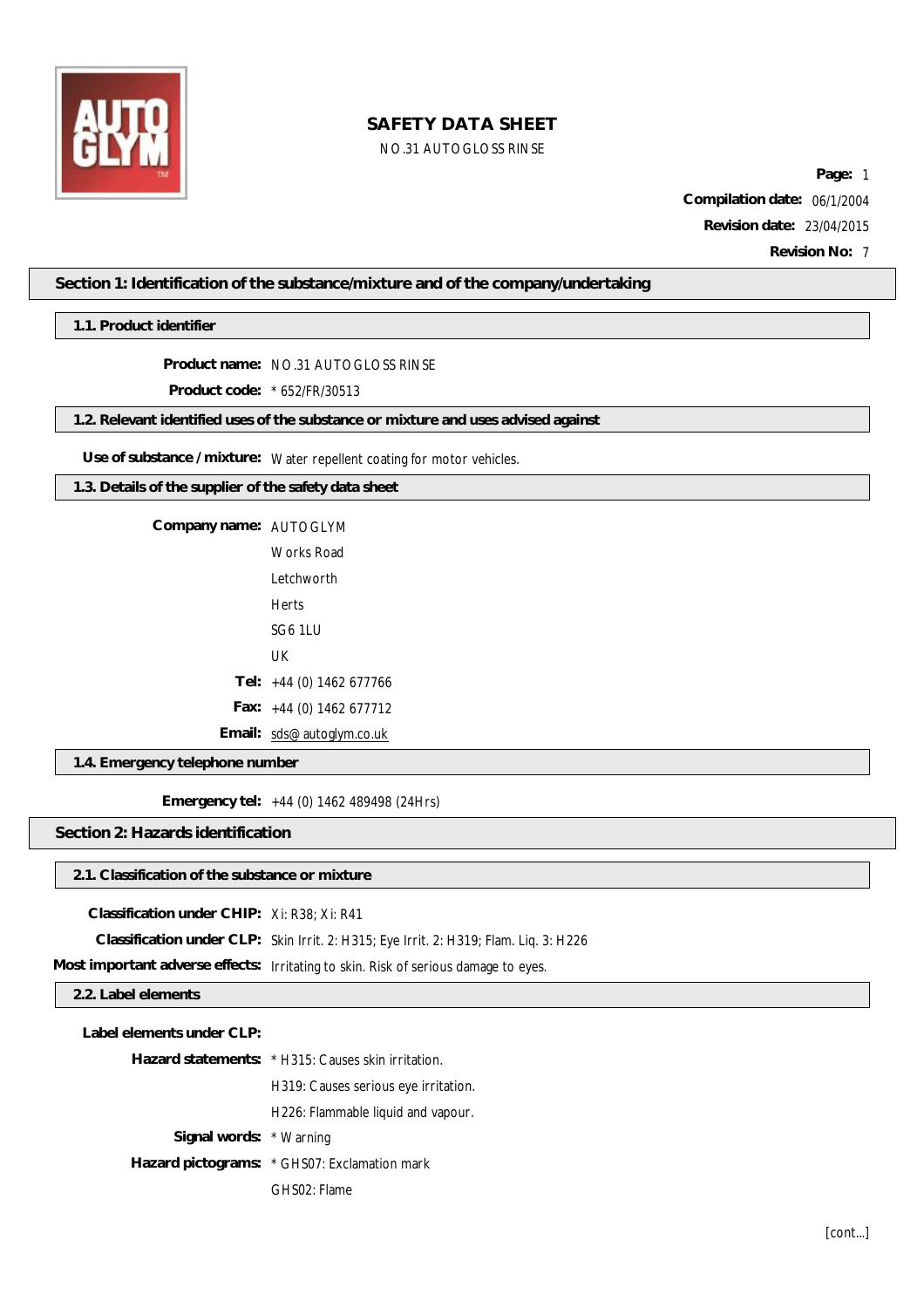#### NO.31 AUTOGLOSS RINSE

**Precautionary statements:** \* P210: Keep away from heat/sparks/open flames/hot surfaces. - No smoking. P280: Wear protective gloves/protective clothing/eye protection/face protection. P302+352: IF ON SKIN: Wash with plenty of soap and water. P332+313: If skin irritation occurs: Get medical advice/attention. P305+351+338: IF IN EYES: Rinse cautiously with water for several minutes. Remove contact lenses, if present and easy to do. Continue rinsing. P337+313: If eye irritation persists: Get medical advice/attention. **Label elements under CHIP: Hazard symbols:** Irritant.



| Risk phrases: R38: Irritating to skin.                                                                    |
|-----------------------------------------------------------------------------------------------------------|
| R41: Risk of serious damage to eyes.                                                                      |
| Safety phrases: S2: Keep out of the reach of children.                                                    |
| S26: In case of contact with eyes, rinse immediately with plenty of water and seek medical advice.        |
| S35: This material and its container must be disposed of in a safe way.                                   |
| S37/39: Wear suitable gloves and eye / face protection.                                                   |
| S46: If swallowed, seek medical advice immediately and show this container or label.                      |
| Precautionary phrases: Contains butylphenyl methyl propional, coumarin. May produce an allergic reaction. |

**2.3. Other hazards**

**PBT:** This product is not identified as a PBT/vPvB substance.

## **Section 3: Composition/information on ingredients**

#### **3.2. Mixtures**

#### **Hazardous ingredients:**

## PROPAN-2-OL

| <b>EINECS</b> | CAS     | <b>CHIP Classification</b>         | <b>CLP Classification</b>               | Percent |
|---------------|---------|------------------------------------|-----------------------------------------|---------|
| 200-661-7     | 67-63-0 | $F: R11: Xi: R36: \rightarrow R67$ | Flam. Lig. 2: H225; Eye Irrit. 2: H319; | 10-30%  |
|               |         |                                    | STOT SE 3: H336                         |         |

#### AMINOFUNCTIONAL SILOXANE

|  |  | ٬∩۵ |
|--|--|-----|
|  |  |     |

**Page:** 2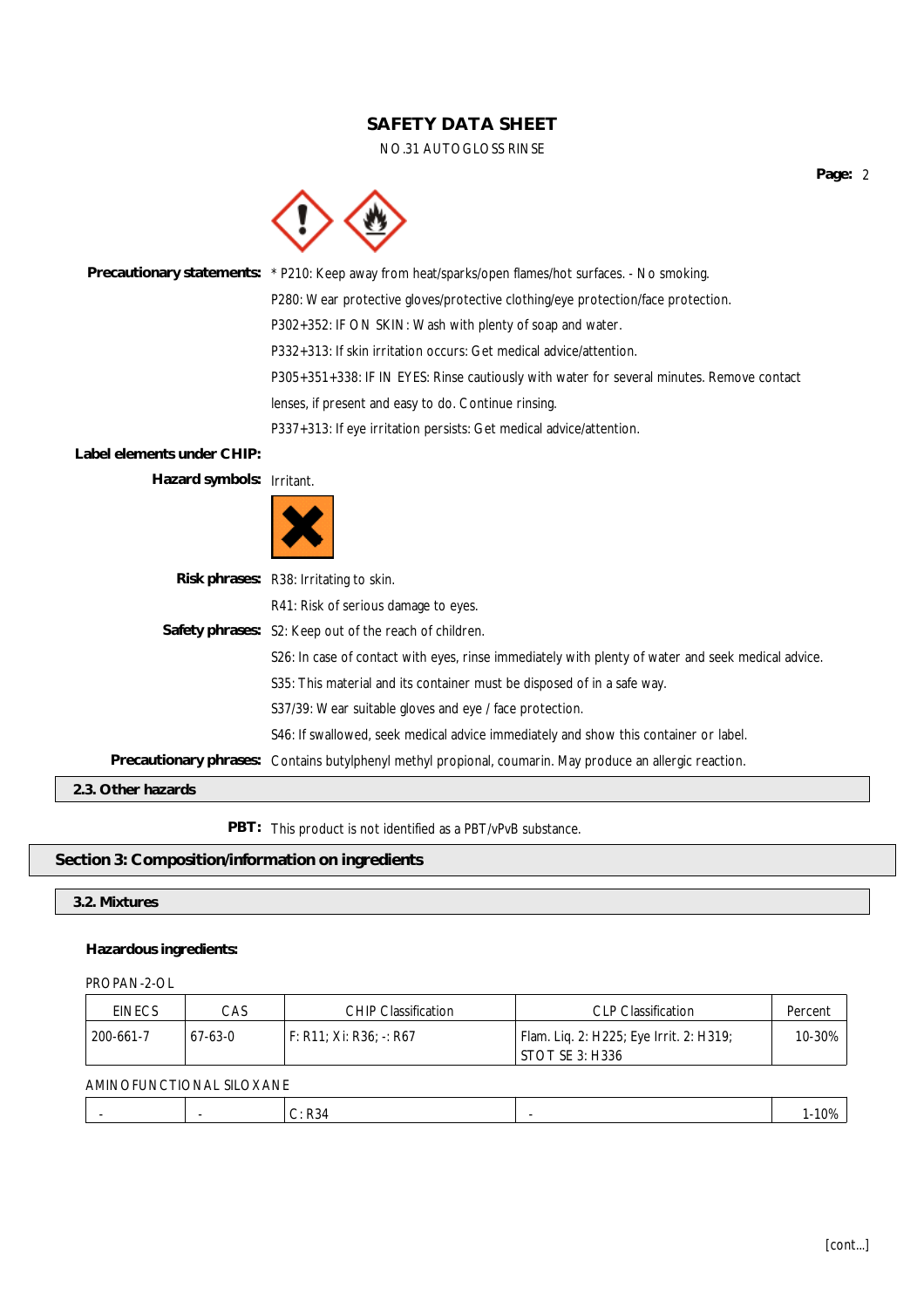## NO.31 AUTOGLOSS RINSE

## **Page:** 3

| C9-11 ALCOHOL ETHOXYLATE               |                                                                                                                          |                                                                                 |                                                                                                                   |         |
|----------------------------------------|--------------------------------------------------------------------------------------------------------------------------|---------------------------------------------------------------------------------|-------------------------------------------------------------------------------------------------------------------|---------|
|                                        | 68439-45-2                                                                                                               | Xn: R22; Xi: R41                                                                | Acute Tox. 4: H302; Eye Dam. 1: H318                                                                              | 1-10%   |
| <b>ACETIC ACID</b>                     |                                                                                                                          |                                                                                 |                                                                                                                   |         |
| 200-580-7                              | 64-19-7                                                                                                                  | $-$ : R10; C: R35                                                               | Flam. Liq. 3: H226; Skin Corr. 1A: H314                                                                           | $< 1\%$ |
| Section 4: First aid measures          |                                                                                                                          |                                                                                 |                                                                                                                   |         |
| 4.1. Description of first aid measures |                                                                                                                          |                                                                                 |                                                                                                                   |         |
|                                        |                                                                                                                          |                                                                                 | Skin contact: Remove all contaminated clothes and footwear immediately unless stuck to skin. Wash                 |         |
|                                        |                                                                                                                          | immediately with plenty of soap and water.                                      |                                                                                                                   |         |
|                                        |                                                                                                                          | Eye contact: Bathe the eye with running water for 15 minutes. Consult a doctor. |                                                                                                                   |         |
|                                        |                                                                                                                          | Ingestion: Wash out mouth with water. Consult a doctor.                         |                                                                                                                   |         |
|                                        |                                                                                                                          |                                                                                 | Inhalation: Remove casualty from exposure ensuring one's own safety whilst doing so. Consult a doctor.            |         |
|                                        |                                                                                                                          | 4.2. Most important symptoms and effects, both acute and delayed                |                                                                                                                   |         |
|                                        |                                                                                                                          | Skin contact: There may be irritation and redness at the site of contact.       |                                                                                                                   |         |
|                                        | Eye contact: There may be irritation and redness. The eyes may water profusely.                                          |                                                                                 |                                                                                                                   |         |
|                                        |                                                                                                                          | Ingestion: There may be soreness and redness of the mouth and throat.           |                                                                                                                   |         |
|                                        | Inhalation: There may be irritation of the throat with a feeling of tightness in the chest. Exposure may cause           |                                                                                 |                                                                                                                   |         |
|                                        | coughing or wheezing.                                                                                                    |                                                                                 |                                                                                                                   |         |
|                                        |                                                                                                                          | 4.3. Indication of any immediate medical attention and special treatment needed |                                                                                                                   |         |
| Section 5: Fire-fighting measures      |                                                                                                                          |                                                                                 |                                                                                                                   |         |
| 5.1. Extinguishing media               |                                                                                                                          |                                                                                 |                                                                                                                   |         |
|                                        |                                                                                                                          |                                                                                 | Extinguishing media: Alcohol resistant foam. Water spray. Carbon dioxide. Dry chemical powder. Use water spray to |         |
|                                        |                                                                                                                          | cool containers.                                                                |                                                                                                                   |         |
|                                        |                                                                                                                          | 5.2. Special hazards arising from the substance or mixture                      |                                                                                                                   |         |
|                                        | Exposure hazards: In combustion emits toxic fumes. Forms explosive air-vapour mixture.                                   |                                                                                 |                                                                                                                   |         |
|                                        | 5.3. Advice for fire-fighters                                                                                            |                                                                                 |                                                                                                                   |         |
|                                        | Advice for fire-fighters: Wear self-contained breathing apparatus. Wear protective clothing to prevent contact with skin |                                                                                 |                                                                                                                   |         |
|                                        | and eyes.                                                                                                                |                                                                                 |                                                                                                                   |         |
| Section 6: Accidental release measures |                                                                                                                          |                                                                                 |                                                                                                                   |         |
|                                        |                                                                                                                          | 6.1. Personal precautions, protective equipment and emergency procedures        |                                                                                                                   |         |
|                                        |                                                                                                                          |                                                                                 | Personal precautions: Refer to section 8 of SDS for personal protection details. If outside do not approach from  |         |
|                                        |                                                                                                                          |                                                                                 | downwind. If outside keep bystanders upwind and away from danger point. Mark out the                              |         |
|                                        |                                                                                                                          |                                                                                 | contaminated area with signs and prevent access to unauthorised personnel. Turn leaking                           |         |

containers leak-side up to prevent the escape of liquid. Eliminate all sources of ignition.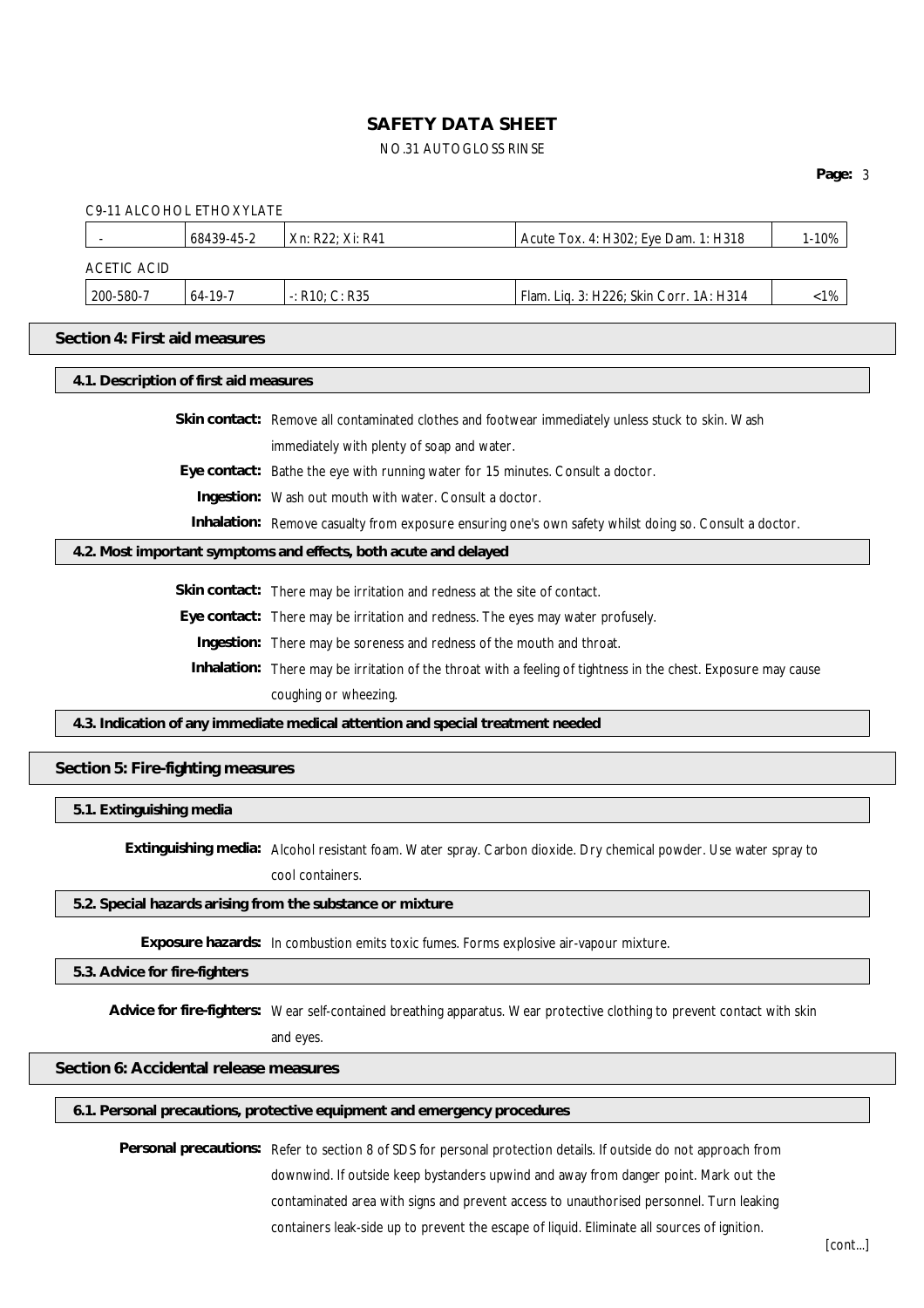#### NO.31 AUTOGLOSS RINSE

#### **6.2. Environmental precautions**

**Environmental precautions:** Do not discharge into drains or rivers. Contain the spillage using bunding.

#### **6.3. Methods and material for containment and cleaning up**

**Clean-up procedures:** Absorb into dry earth or sand. Transfer to a closable, labelled salvage container for disposal by an appropriate method. Do not use equipment in clean-up procedure which may produce sparks.

#### **6.4. Reference to other sections**

#### **Section 7: Handling and storage**

#### **7.1. Precautions for safe handling**

**Handling requirements:** Avoid direct contact with the substance. Ensure there is sufficient ventilation of the area. Do not handle in a confined space. Avoid the formation or spread of mists in the air. Smoking is forbidden. Use non-sparking tools.

## **7.2. Conditions for safe storage, including any incompatibilities**

**Storage conditions:** Store in cool, well ventilated area. Keep container tightly closed. Keep away from sources of ignition. Prevent the build up of electrostatic charge in the immediate area. Ensure lighting and electrical equipment are not a source of ignition.

**7.3. Specific end use(s)**

**Section 8: Exposure controls/personal protection**

#### **8.1. Control parameters**

**Workplace exposure limits:** No data available.

**DNEL/PNEC Values**

**DNEL / PNEC** No data available.

**8.2. Exposure controls**

**Engineering measures:** Ensure there is sufficient ventilation of the area. Ensure lighting and electrical equipment are not a source of ignition. **Respiratory protection:** Self-contained breathing apparatus must be available in case of emergency. **Hand protection:** Protective gloves. **Eye protection:** Safety glasses. Ensure eye bath is to hand. **Skin protection:** Protective clothing. **Section 9: Physical and chemical properties**

**9.1. Information on basic physical and chemical properties**

**State:** Liquid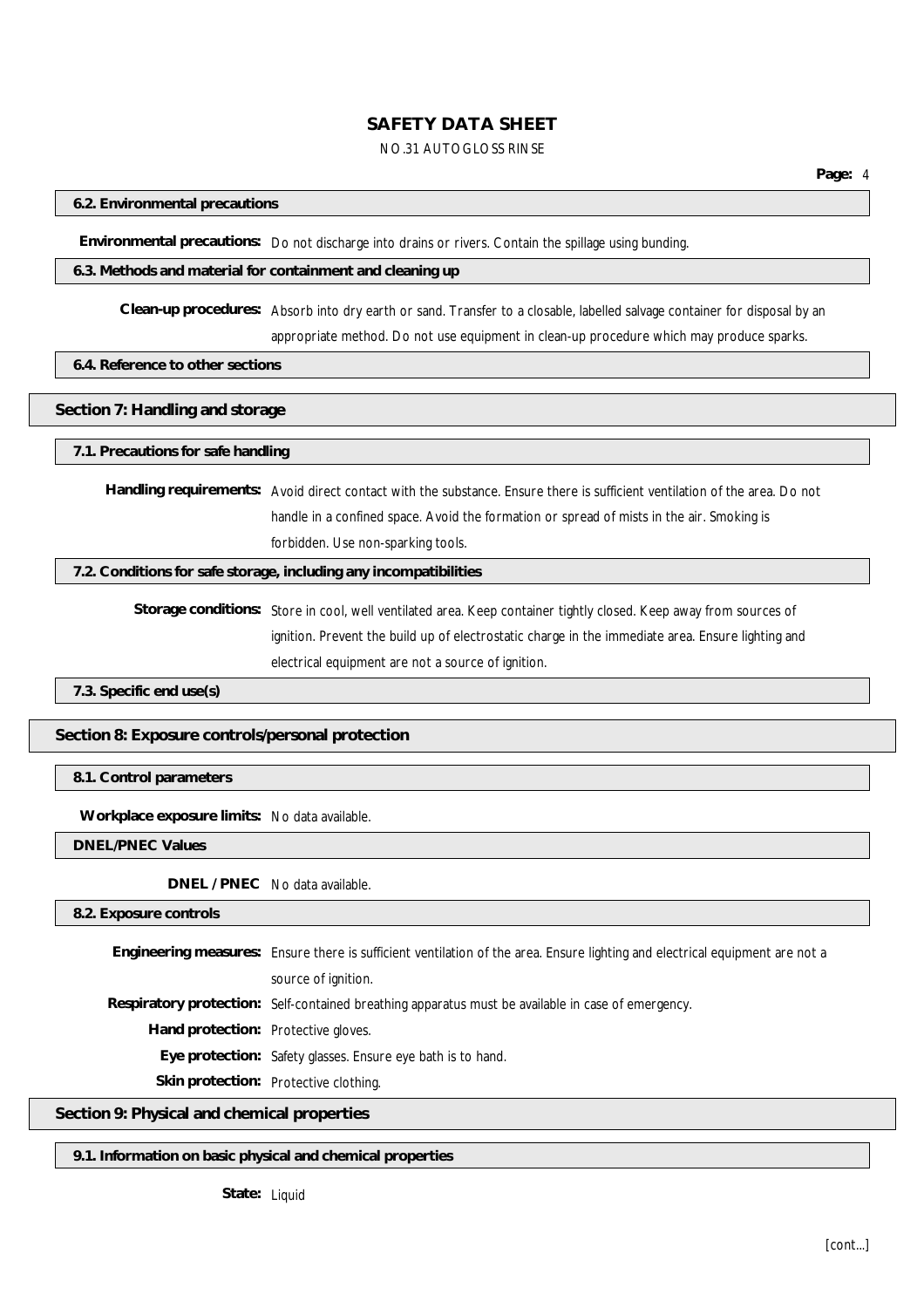### NO.31 AUTOGLOSS RINSE

|                                                  |                                                  |                                                 |                           | Page: 5 |  |
|--------------------------------------------------|--------------------------------------------------|-------------------------------------------------|---------------------------|---------|--|
|                                                  | Odour: Pleasant                                  |                                                 |                           |         |  |
| Evaporation rate: No data available.             |                                                  |                                                 |                           |         |  |
|                                                  | Oxidising: No data available.                    |                                                 |                           |         |  |
|                                                  | Solubility in water: Miscible in all proportions |                                                 |                           |         |  |
|                                                  | Viscosity: Non-viscous                           |                                                 |                           |         |  |
| Boiling point/range°C: 100                       |                                                  | Melting point/range °C: No data available.      |                           |         |  |
| Flammability limits %: lower: No data available. |                                                  |                                                 | upper: No data available. |         |  |
| Flash point°C: 31.6                              |                                                  | Part.coeff. n-octanol/water: No data available. |                           |         |  |
| Autoflammability°C: No data available.           |                                                  | Vapour pressure: No data available.             |                           |         |  |
| Relative density: 0.979                          |                                                  |                                                 | pH: 4.72                  |         |  |
|                                                  | VOC g/l: No data available.                      |                                                 |                           |         |  |

**9.2. Other information**

**Other information:** No data available.

**Section 10: Stability and reactivity**

**10.1. Reactivity**

**10.2. Chemical stability**

**Chemical stability:** Stable under normal conditions. Stable at room temperature.

**10.3. Possibility of hazardous reactions**

**10.4. Conditions to avoid**

**Conditions to avoid:** Heat. Hot surfaces. Sources of ignition. Flames.

**10.5. Incompatible materials**

**Materials to avoid:** Strong oxidising agents. Strong acids.

**10.6. Hazardous decomposition products**

**Haz. decomp. products:** In combustion emits toxic fumes.

**Section 11: Toxicological information**

**11.1. Information on toxicological effects**

**Hazardous ingredients:**

**PROPAN-2-OL**

| <b>IVN</b> | <b>RAT</b> | LD50 | 1088 | ma/ko |
|------------|------------|------|------|-------|
| ORL        | <b>MUS</b> | LD50 | 3600 | ma/ka |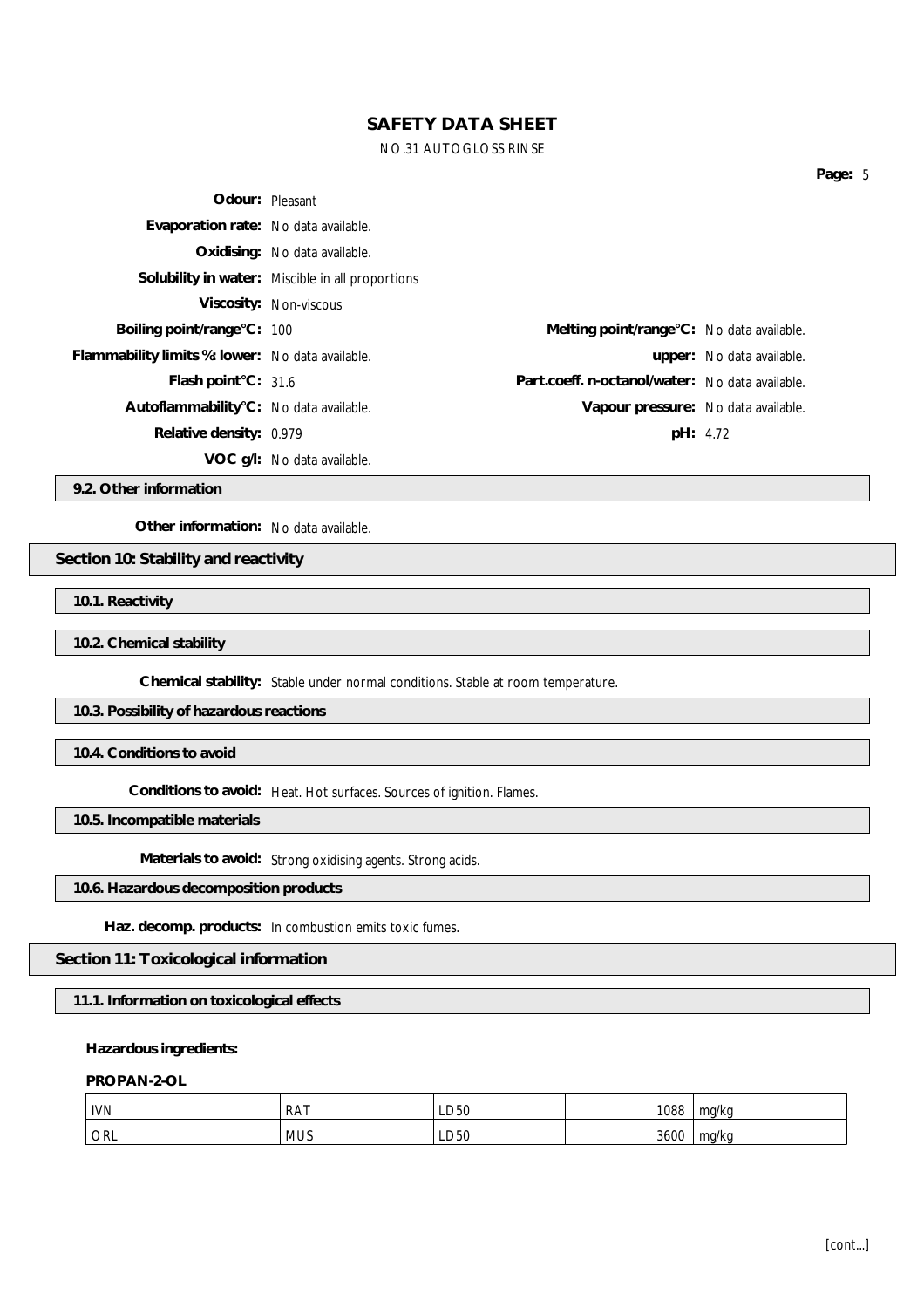## NO.31 AUTOGLOSS RINSE

**Page:** 6

| ORL | DAT<br>$\overline{M}$ | ∟D50      | 5045    | ma/kc       |
|-----|-----------------------|-----------|---------|-------------|
| SCU | <b>MUS</b>            | м<br>レレレー | $\cdot$ | an<br>טרווו |

**ACETIC ACID...100%**

| <b>IVN</b> | <b>MUS</b> | LD50 | 525  | ma/ka        |
|------------|------------|------|------|--------------|
| ' orl      | RAT        | LD50 | 3310 | mg/kg<br>. . |

**Relevant effects for mixture:**

| Effect | Route               | <b>Basis</b>              |
|--------|---------------------|---------------------------|
| IOF    | <b>DRM</b><br>ֿים ∩ | calculated<br>-lazardous: |

**Symptoms / routes of exposure**

**Skin contact:** There may be irritation and redness at the site of contact.

**Eye contact:** There may be irritation and redness. The eyes may water profusely.

**Ingestion:** There may be soreness and redness of the mouth and throat.

**Inhalation:** There may be irritation of the throat with a feeling of tightness in the chest. Exposure may cause coughing or wheezing.

#### **Section 12: Ecological information**

**12.1. Toxicity**

**Ecotoxicity values:** No data available.

**12.2. Persistence and degradability**

**Persistence and degradability:** Biodegradable.

**12.3. Bioaccumulative potential**

**Bioaccumulative potential:** No bioaccumulation potential.

**12.4. Mobility in soil**

**Mobility:** Readily absorbed into soil.

**12.5. Results of PBT and vPvB assessment**

**PBT identification:** This product is not identified as a PBT/vPvB substance.

**12.6. Other adverse effects**

**Other adverse effects:** Negligible ecotoxicity.

**Section 13: Disposal considerations**

**13.1. Waste treatment methods**

**Disposal operations:** Transfer to a suitable container and arrange for collection by specialised disposal company.

**NB:** The user's attention is drawn to the possible existence of regional or national regulations regarding disposal.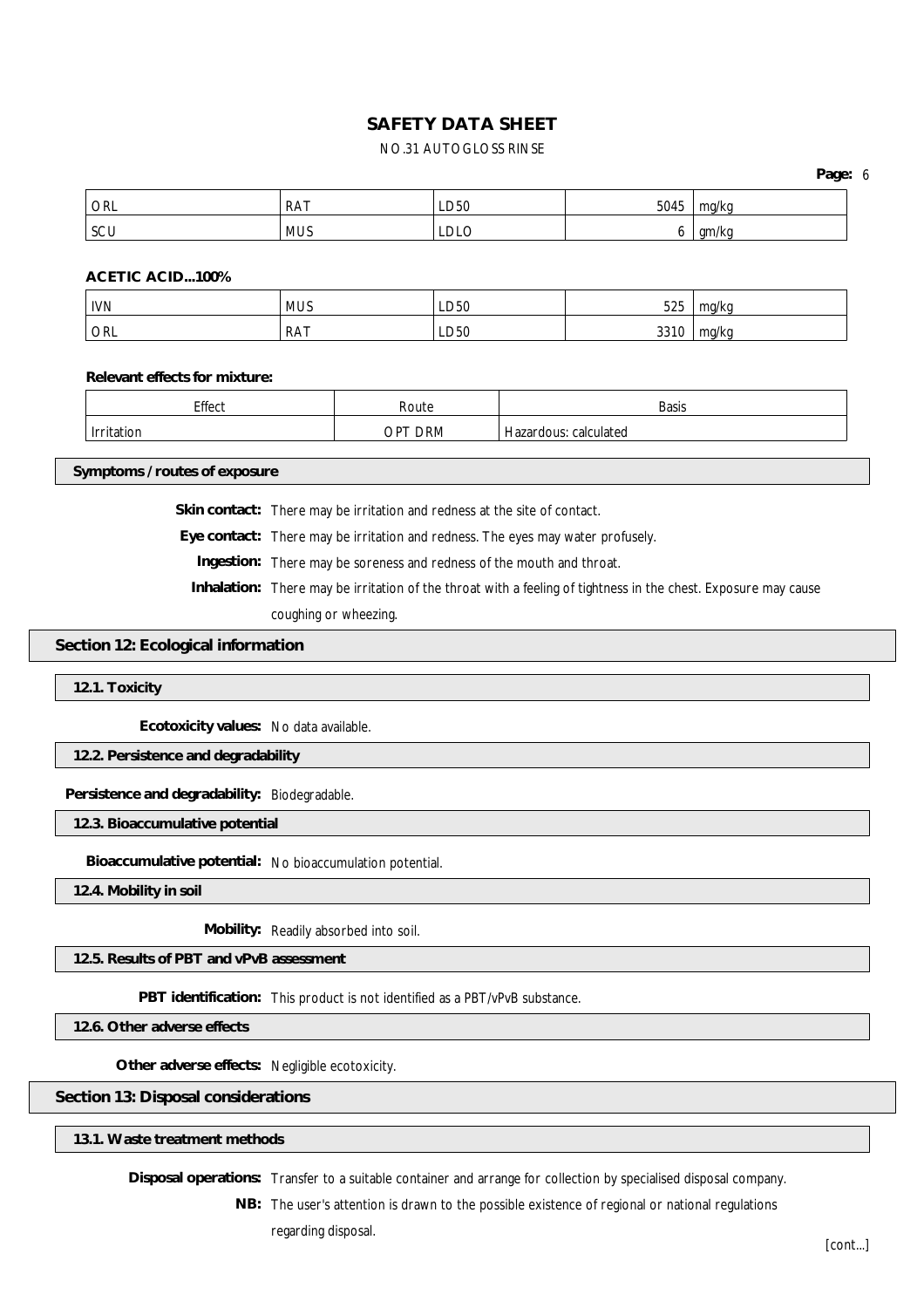#### NO.31 AUTOGLOSS RINSE

**Page:** 7

**Section 14: Transport information**

#### **14.1. UN number**

**UN number:** \* UN1993

**14.2. UN proper shipping name**

**Shipping name:** FLAMMABLE LIQUID, N.O.S.

(PROPAN-2-OL)

**14.3. Transport hazard class(es)**

**Transport class:** \* 3

**14.4. Packing group**

**Packing group:** \* III

**14.5. Environmental hazards**

**Environmentally hazardous:** No **Marine Marine Marine Marine Marine Marine Marine Marine Marine Marine Marine Marine Marine Marine Marine Marine Marine Marine Marine Marine Marine**

**14.6. Special precautions for user**

**Special precautions:** \*

**Tunnel code:** \* D/E

**Transport category:** \* 3

**IMDG seg. group:** \*

**Section 15: Regulatory information**

**15.1. Safety, health and environmental regulations/legislation specific for the substance or mixture**

**15.2. Chemical Safety Assessment**

**Chemical safety assessment:** A chemical safety assessment has not been carried out for the substance or the mixture by the

supplier.

#### **Section 16: Other information**

**Other information**

**Other information:** This safety data sheet is prepared in accordance with Commission Regulation (EU) No 453/2010.

\* indicates text in the SDS which has changed since the last revision.

- **Phrases used in s.2 and s.3:** H225: Highly flammable liquid and vapour.
	- H226: Flammable liquid and vapour.
	- H302: Harmful if swallowed.
	- H314: Causes severe skin burns and eye damage.
	- H315: Causes skin irritation.
	- H318: Causes serious eye damage.